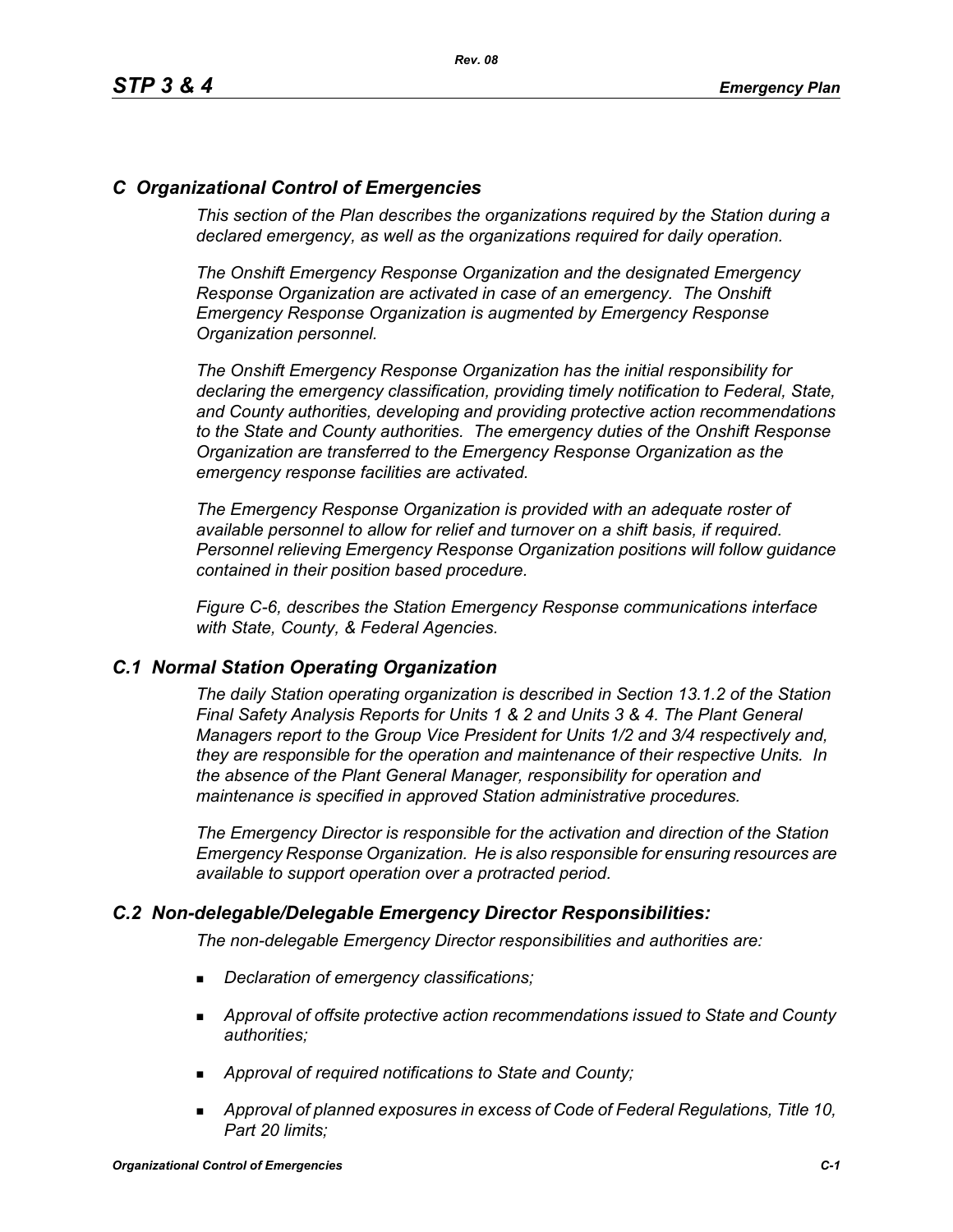- *Authorizing the use of Potassium Iodide;*
- *Approval of departures from license conditions per Code of Federal Regulations, Title 10, Part 50.54(x) for emergency response activities NOT related to Control Room Operation actions.*
- *Declaring entry into the Severe Accident Management Guidelines.*

*The delegable Emergency Director responsibilities and authorities are:*

- *Requesting of Federal assistance through the NRC;*
- *Approval of press releases prior to issuance;*
- *Approval of required notifications to the NRC;*
- *Approval of commitments to the NRC.*

*These responsibilities and authorities shall be transferred from the Shift Supervisor, who may initially assume the role of Emergency Director at the onset of the emergency, to the Technical Support Center Manager or the Emergency Operations Facility Director as each assumes responsibilities and authorities of the Emergency Director.*

#### *C.3 On-shift Emergency Response Organization*

*Should an emergency be declared, the Shift Supervisor (Emergency Director) activates the Onshift Emergency Response Organization from the normal operating staff. The individuals constituting the Onshift Emergency Response Organization will assume their respective titles and the responsibilities for their position until relieved as necessary.*

*The Onshift Emergency Response Organization is composed of members of the Plant Operations staff, the Shift Technical Advisor, Health Physics, Chemistry, Maintenance, Plant Protection, and Emergency Response Teams. The Onshift Emergency Response Organization may be supplemented as needed by the Emergency Director as required by the situation. The onshift complement provides for the capability of 24 hours per day emergency response. Positions for the Onshift Emergency Response Organization are depicted in Figure C-1. The Onshift Emergency Response Organization meets the personnel requirements of NUREG-0654/FEMA-REP-1, Rev. 1, Section B, Table B-1. The duties of the onshift complement, as an initial Emergency Response Organization, are similar to their normal duties, except as described below.*

#### *C.3.1 Shift Supervisor*

*The Shift Supervisor initially assumes the position of Emergency Director until relieved by the Technical Support Center Manager or the Emergency Operations Facility Director. The key responsibilities of the Emergency Director are:*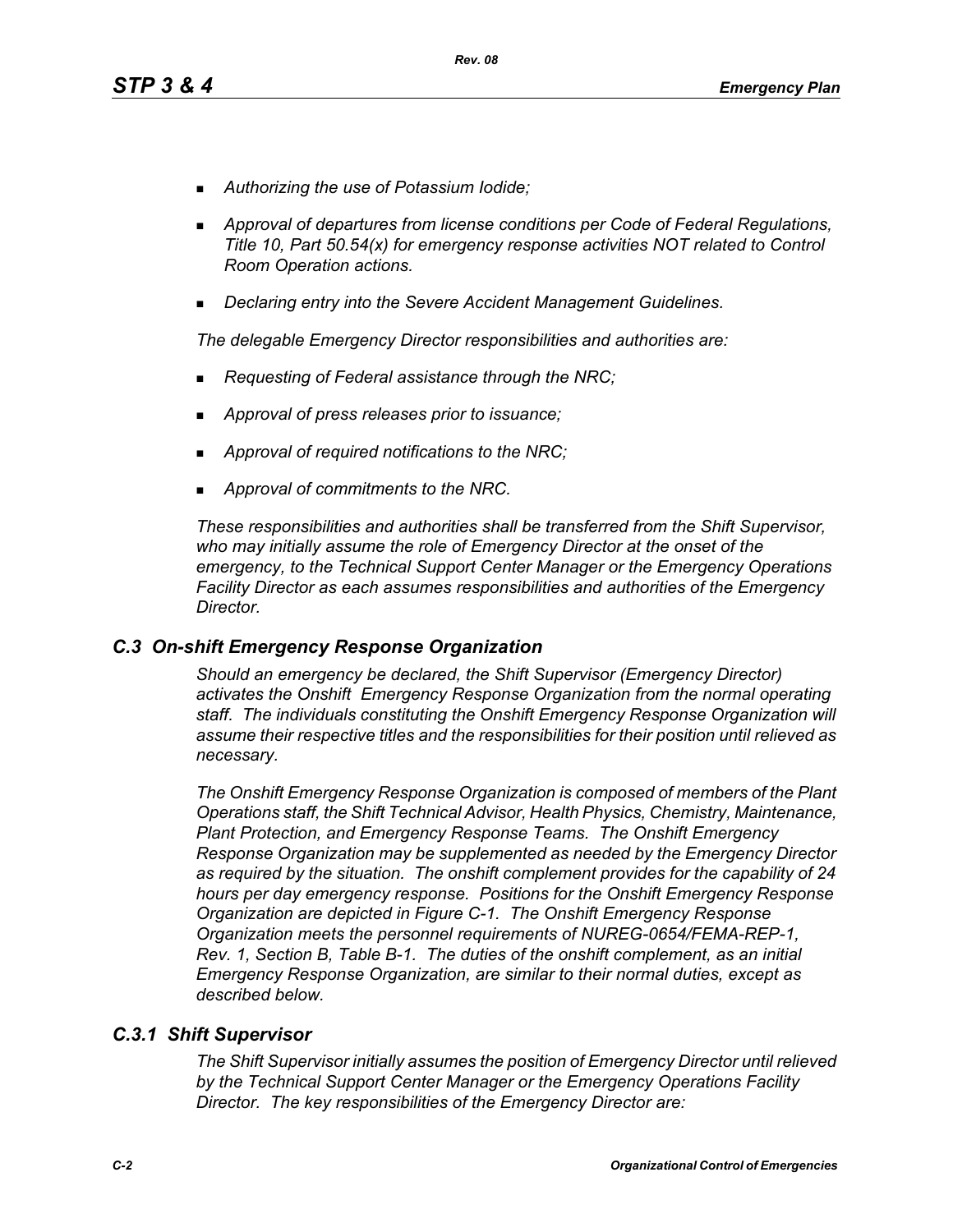- *Recognize, classify, and declare the emergency condition;*
- *Completing notifications and making protective action recommendations to offsite agencies;*
- *Directing onsite emergency response activities, monitoring plant conditions for changes in Emergency Action Levels and emergency classifications, and directing Control Room response to mitigate the emergency condition.*
- **Diangleh Emergency Director responsibilities and authorities are assumed by the** *Technical Support Center Manager or Emergency Operations Facility Director, the Shift Supervisor remains in the Control Room, but reports to the Operations Manager.*

## *C.3.2 Acting Radiological Manager*

*An onshift senior radiological protection technician shall assume the position of Acting Radiological Manager until relieved by the Radiological Manager in the Technical Support Center. The Acting Radiological Manager reports via telephone to the Emergency Director in the Control Room at an Unusual Event and assists with the activation of the Operations Support Center at an Alert or higher emergency classification. The key responsibilities of the Acting Radiological Manager are:*

- *Assessing Station radiological and environmental conditions;*
- *Responding to radiological problems;*
- *Identifying special radiological protective measures;*
- *Determining special Radiation Work Permit requirements;*
- *Verifying emergency classification if based on radiological Emergency Action Levels;*
- *Reviewing and recommending emergency exposures to emergency response personnel in excess of Code of Federal Regulations, Title 10, Part 20 limits;*
- *Ensuring adequate inventories of radiological supplies, equipment, and Radiation Protection personnel are available.*
- *Providing prompt dose projection when requested.*

*During an Alert or higher emergency classification, the Acting Radiological Manager, after being relieved of responsibility and authority by the Radiological Manager in the Technical Support Center, assumes the responsibilities of the Assistant Radiological Coordinator in the Operations Support Center.*

## *C.3.3 Acting Security Manager*

*The onshift Security Force Supervisor assumes the position of Acting Security Manager until relieved by the Security Manager in the Technical Support Center. The*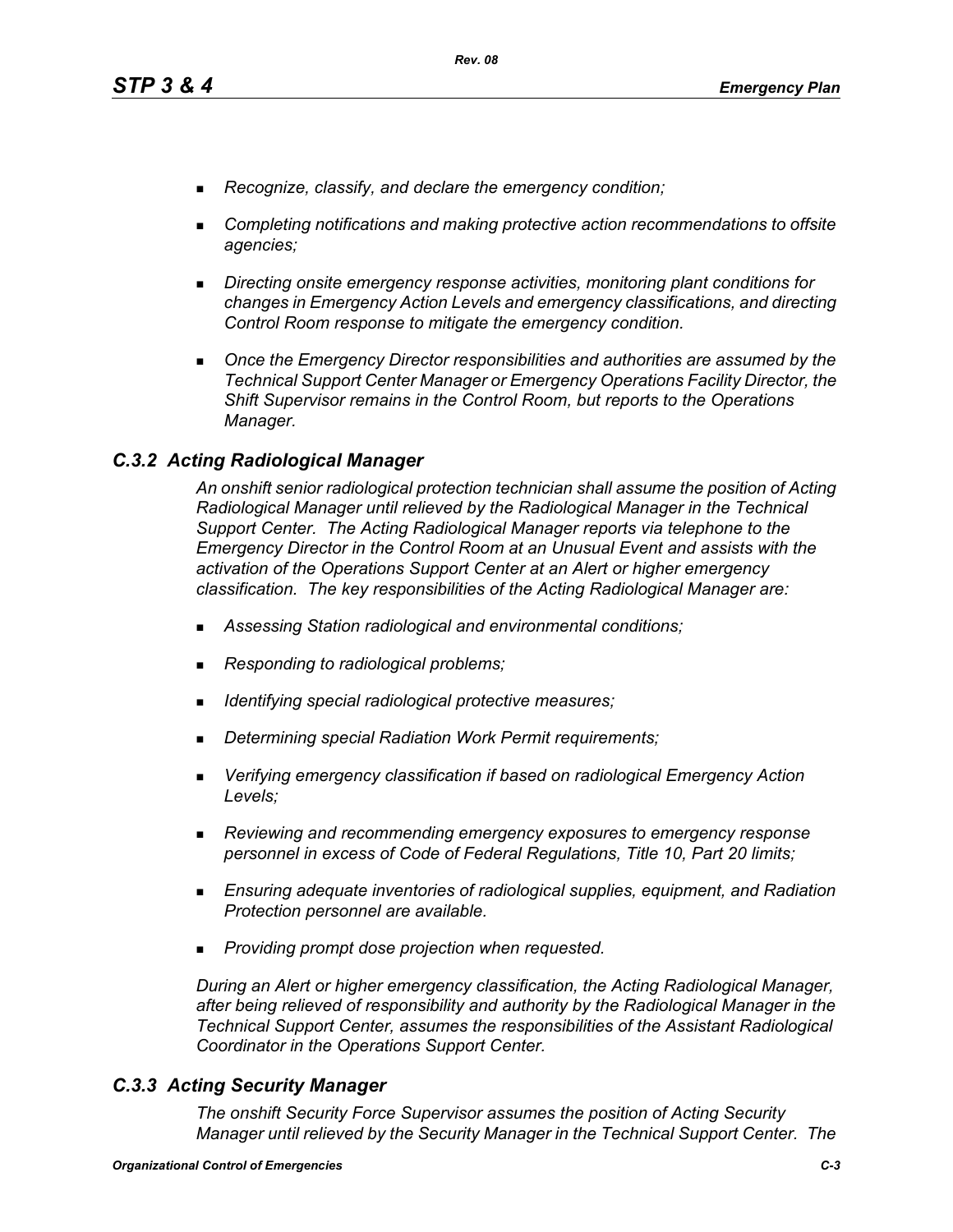*Acting Security Manager reports via telephone to the Emergency Director in the Control Room at an Unusual Event or higher emergency classification. The key responsibilities of the Acting Security Manager are:*

- *Directing the implementation of Security emergency response activities as specified in the Station Safeguards Security Plan;*
- *Activating the Emergency Notification and Response System;*
- *Implementing assembly and accountability efforts;*
- *Establishing special access controls;*
- *Providing for the expedient entry and exit of emergency vehicles;*
- *Directing changes to security operations based on radiological conditions.*

*During an Alert or higher emergency classification, the onshift Security Force Supervisor, after being relieved of Acting Security Manager responsibility and authority by the Security Manager in the Technical Support Center, returns to the responsibilities of the Security Force Supervisor.*

## *C.3.4 Acting Operations Support Center Coordinator*

*The onshift Duty Maintenance Supervisor assumes the position of Acting Operations Support Center Coordinator (0ERP01-ZV-SHO4) until relieved by the Operations Support Center Coordinator. The Acting Operations Support Center Coordinator reports via telephone to the Emergency Director in the Control Room at an Unusual Event. The key responsibilities of the Acting Operations Support Center Coordinator are:*

- *Providing ongoing maintenance support to activities assigned by the Emergency Director;*
- *Ensuring that emergency team activities are performed in accordance with approved procedures and policy;*
- *Ensuring that deviations from Station procedures and NRC regulations are approved by the Emergency Director;*
- *Establishing and staffing the Operations Support Center with onshift personnel to support plant emergency response activities, if requested by the Emergency Director;*
- *Ensuring that emergency teams formed and dispatched are properly briefed and status monitored;*
- *May fulfill Radiological Protection (double asterisk) functions from Table C-1, (Access Control, Dosimetry Issue, Personnel Monitoring, and Search & Rescue).*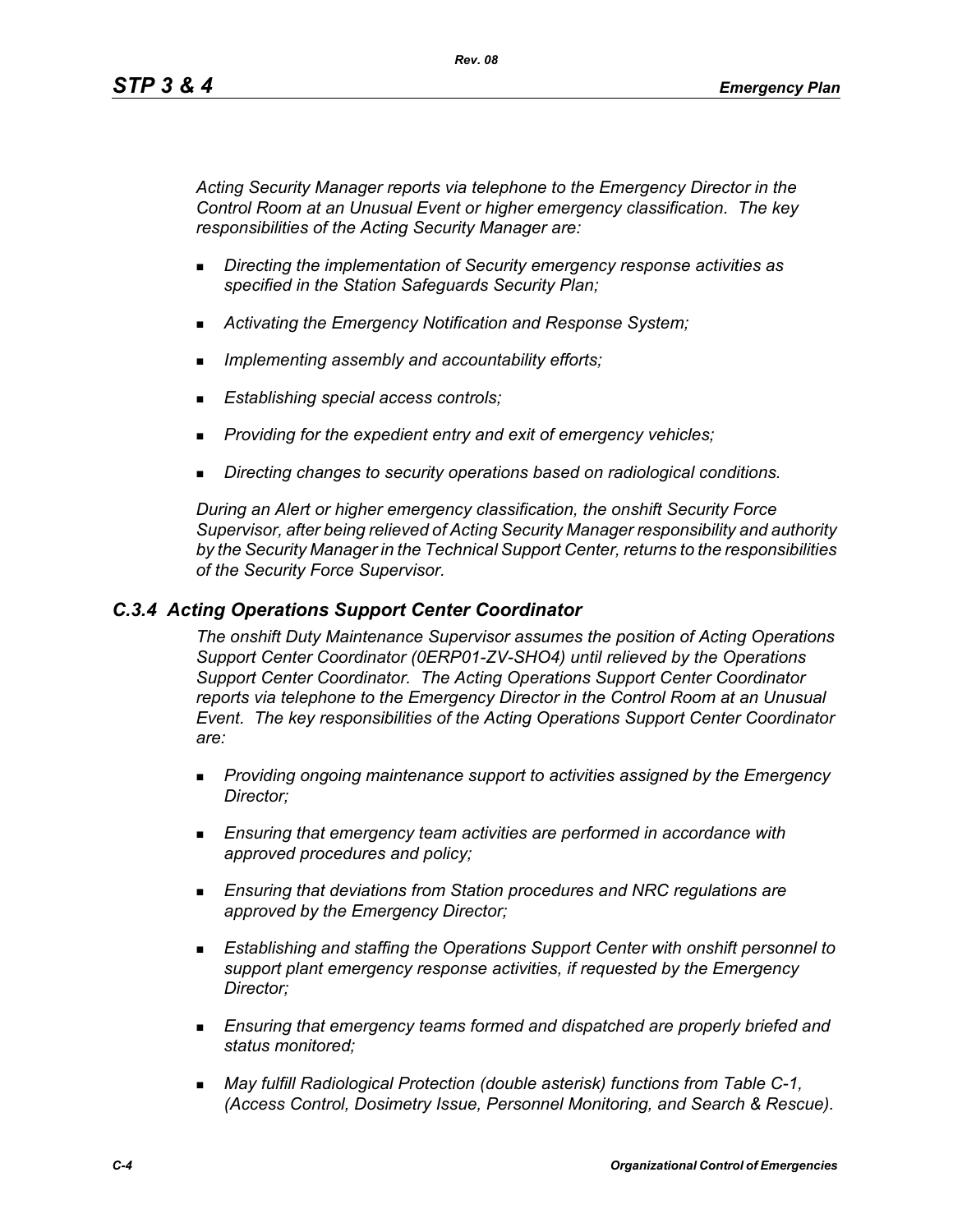*Alert or higher emergency classification, the onshift Duty Maintenance Supervisor, after being relieved of Acting Operations Support Center Coordinator responsibility, supports the Operations Support Center, as required.*

## *C.3.5 Shift Technical Advisor*

*The Shift Technical Advisor* (one per Reactor Type) *has the primary responsibility to assist the Emergency Director in the mitigation of accident consequences. The Shift Technical Advisor is available to Control Room personnel 24 hours per day when either*  of the four *unit*s *is above cold shutdown and is capable of being in the Control Room within ten (10) minutes or less after being notified.*

#### *C.3.6 ENS Communicator*

The onsite ENS Communicator reports to the Control Room at an Unusual Event or higher emergency classification and initiates communications with the Nuclear Regulatory Commission.

*Duties may be performed by the following:*

- *Personnel currently or previously licensed by NRC,*
- *SRO Management Certified Personnel.*

#### *C.3.7 Plant Operators*

*The onshift Plant Operations personnel (Licensed and Non-Licensed) are responsible for:*

- *Operations of all reactor-related equipment;*
- *Coordination of activities affecting Station structures, systems and components;*
- *Equipment clearances;*
- *Activation of fire brigade and emergency* medical *teams;*
- *Identification of emergency classifications;*
- *Initiating notification of the Emergency Response Organization.*

*A Plant Operator is assigned to report to the affected unit's control room upon any declaration of the Emergency Plan to act as the State/County Communicator. The State/County Communicator is not required to perform plant operator duties while filling this position. The Staffing identified in Table C-1 is provided to support Emergency Plan and plant operation response requirements. Those Plant Operators not assigned onshift duties in the operation of the units by the Emergency Director report to the Operations Support Center at an Alert or higher emergency classification. The Emergency Director can utilize the Plant Operators via the Acting Operations Support Center Coordinator.*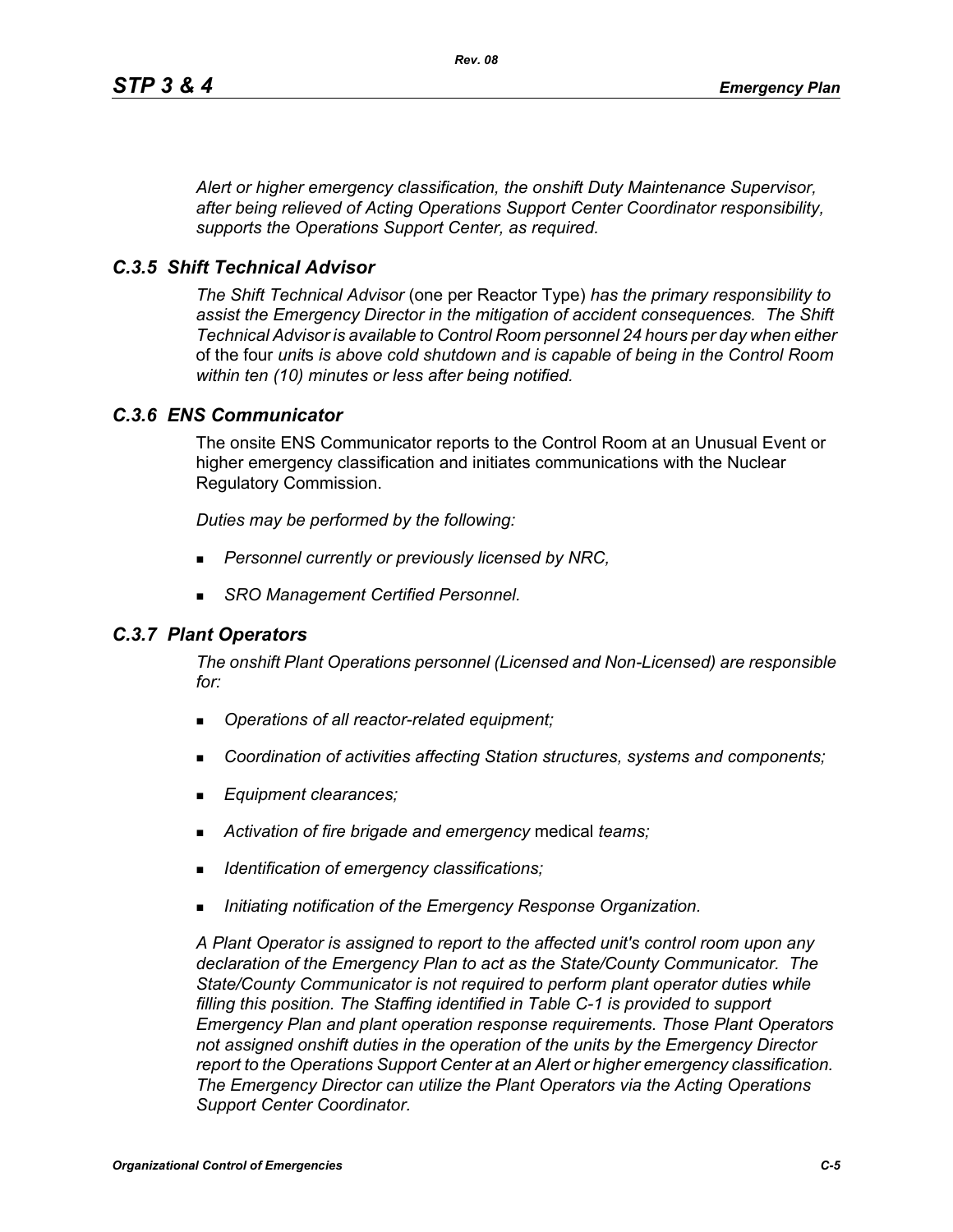## *C.3.8 Onshift Chemistry Technician*

*Onshift Chemistry Technicians are responsible for post accident sampling and analysis. Chemistry personnel report to the Operations Support Center at an Alert or higher emergency classification unless otherwise directed.*

 *May fulfill Radiological Protection (double asterisk) functions from Table C-1, (RP Coverage for Corrective Actions).*

## *C.3.9 Onshift Maintenance*

*The onshift Maintenance personnel report to the Operations Support Center at an Alert or higher emergency classification or at an Unusual Event if the Acting Operations Support Center Coordinator begins activating the Operations Support Center.*

## *C.3.10 Plant Protection*

*Onshift Plant Protection personnel remain at their duty stations in accordance with the Security Plan, unless otherwise directed. Onshift Plant Protection personnel initiate notification of the Emergency Response Organization.*

 *Plant Protection or other suitably qualified individuals will function as the On-site Communicator in the Control Room.*

## *C.3.11 Emergency Response Teams*

*Emergency Response Teams typically consist of personnel who have been trained in the procedures and practices that describe the performance of their duties as Emergency Team members or leaders. As required by the emergency conditions, the Operations Support Center Coordinator may temporarily assign other plant personnel to the Emergency Teams to assist the regular team members during an emergency.*

#### *C.4 Emergency Response Organization*

*Those members of the Emergency Response Organization who are not on site at the time of the emergency shall be able to augment the Onshift Response Organization within 60 and 75 minutes of being notified as specified in Table C-1 to provide manning levels recommended in NUREG-0654.*

*The Technical Support Center and Operations Support Center Station Emergency Response Organization are activated at an Alert emergency classification or earlier if directed by the Emergency Director. Positions for these facilities are depicted in Figure C-2 & Figure C-3. The Emergency Operations Facility and Joint Information Center are staffed at the Alert and may be activated at the discretion of the Emergency Director. Positions for these facilities are depicted in Figure C-4 & Figure C-5. The Emergency Operations Facility and Joint Information Center shall be activated at a Site Area Emergency. The Emergency Operations Facility dose projection capability is activated at an Alert classification. If during an Unusual Event the trending of plant conditions indicates the need for additional support, the Emergency Director can activate all or part of the Station Emergency Response Organization to report to the Technical Support Center, Emergency Operations Facility, Joint Information Center or*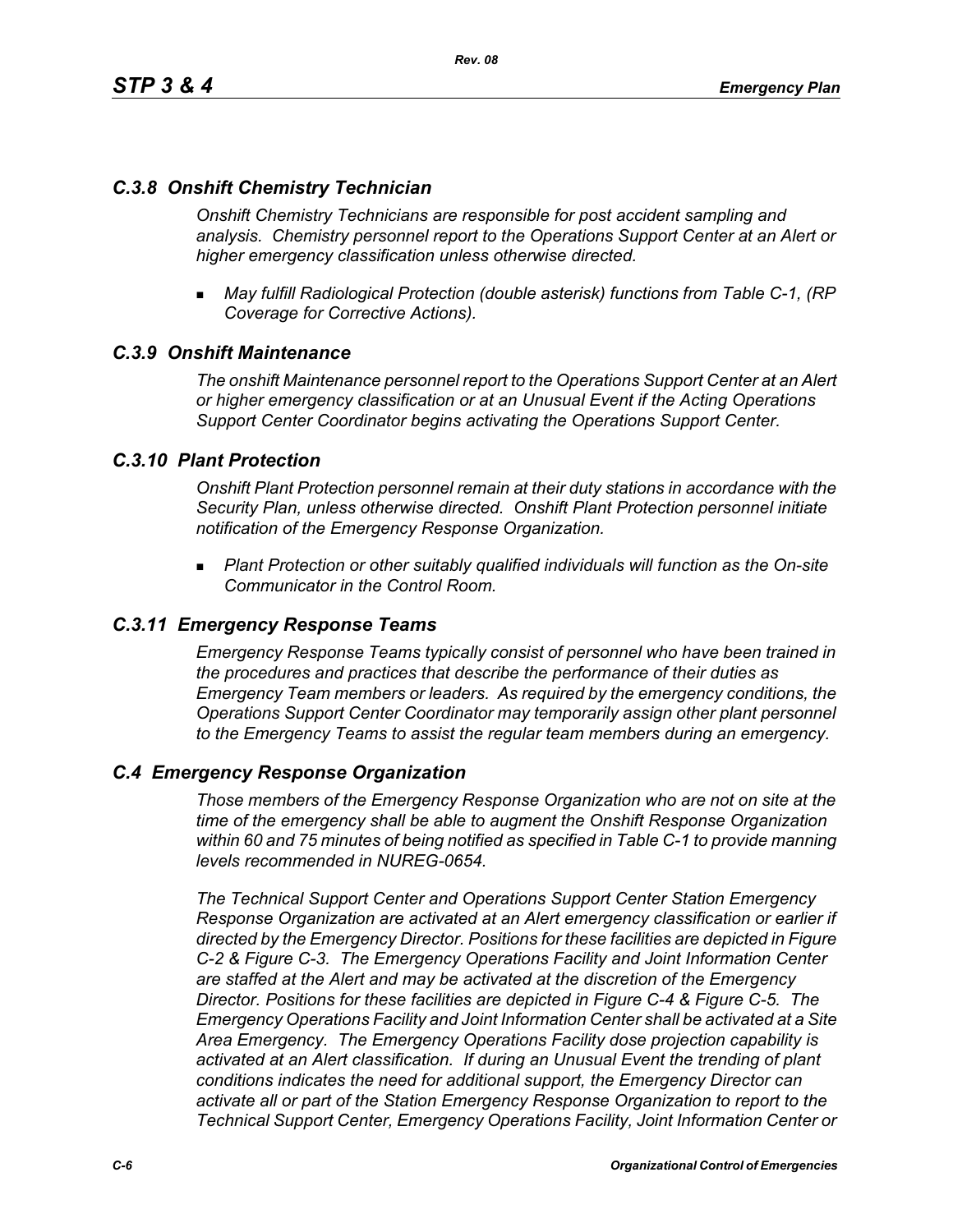*Operations Support Center. The process to maintain a fully staffed Emergency Response Organization is described in 0PGP05-ZV-0003, Emergency Response Organization.*

*Modifications to the Emergency Response Organization may be made by the Emergency Director as required by the complexity of the emergency.*

*The following key Emergency Response Organization positions report to the Technical Support Center, the Operations Support Center, and the Emergency Operations Facility, and are added to the Onshift Response Organization during the declaration and mitigation of an Alert, Site Area Emergency or General Emergency. These positions can be activated by the Emergency Director at an Unusual Event emergency classification.*

#### *C.4.1 Technical Support Center Manager*

*The Technical Support Center Manager reports to the Technical Support Center at an Alert or higher and provides guidance and advice to the Control Room on plant design and coordinating engineering activities in the areas of analysis, design modifications, system response, and offsite protective action recommendations. The Technical Support Center Manager may assume the position of Emergency Director from the Shift Supervisor.*

#### *C.4.2 Operations Manager*

*The Operations Manager reports to the affected Unit's Control Room and directs the implementation of Control Room emergency response activities.*

#### *C.4.3 Radiological Manager*

*The Radiological Manager reports to the Technical Support Center and is responsible for assessing Station radiological and environmental conditions and implementing special radiological protective measures.*

#### *C.4.4 Maintenance Manager*

*The Maintenance Manager reports to the Technical Support Center and is responsible for functioning as the Technical Support Center interface for all repair team activities requested of the Operations Support Center. The Maintenance Manager ensures that supplies, equipment and manpower to support repair efforts are available and coordinates with the other Technical Support Center Managers to establish repair team priorities.* 

## *C.4.5 Technical Manager*

*The Technical Manager reports to the Technical Support Center and is responsible for monitoring the status of plant systems including the three fission product barriers (Fuel Cladding, Reactor Coolant System, and Containment) and identifying potential failures of key systems.*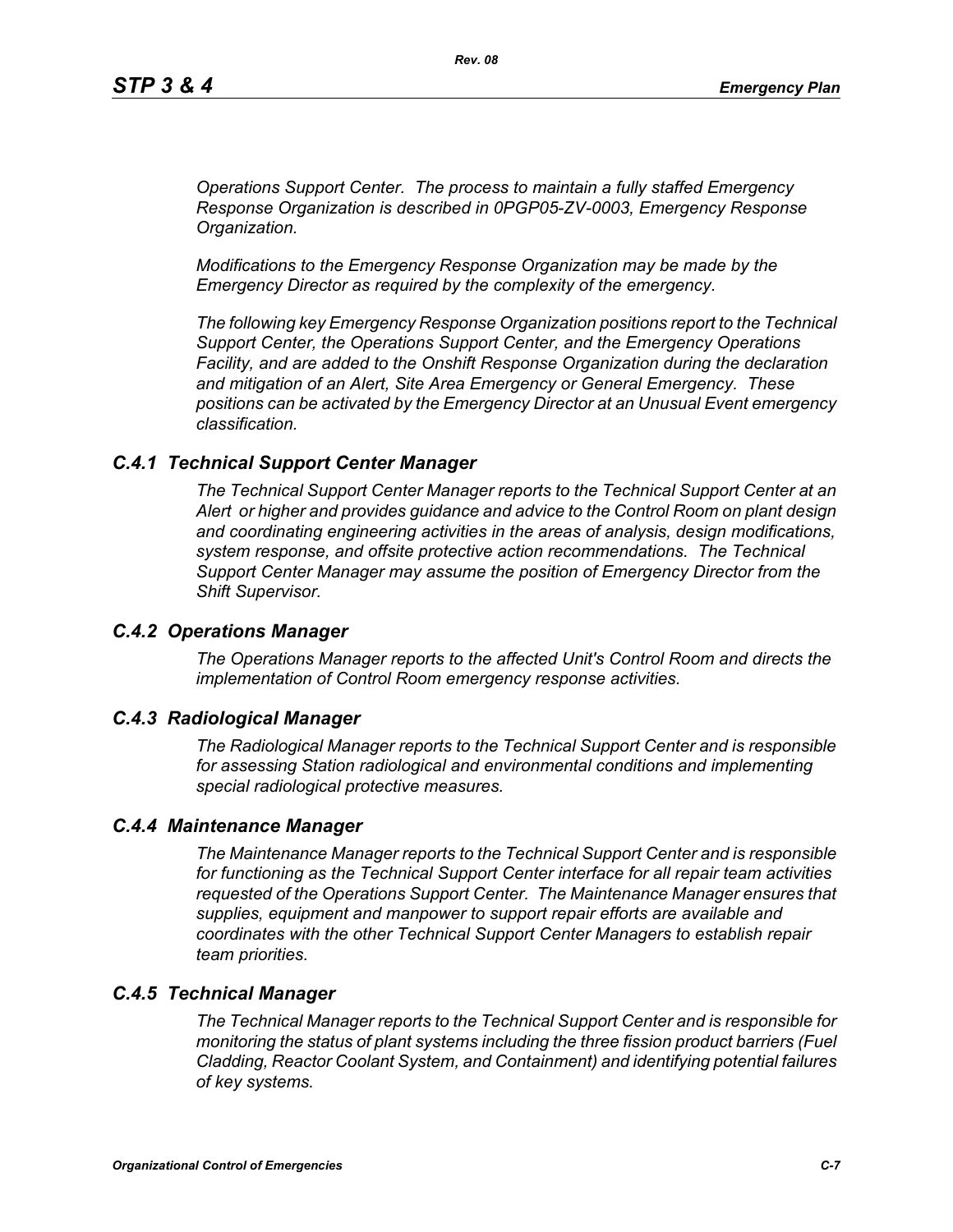## *C.4.6 Security Manager*

*The Security Manager reports to the Technical Support Center and is responsible for directing implementation of onsite security response activities, performing assembly and accountability, and assisting with Protected Area and Owner Controlled Area evacuation.* 

## *C.4.7 Administrative Manager*

*The Administrative Manager reports to the Technical Support Center and is responsible for ensuring necessary documents are available, maintaining an overall file of records generated during the emergency, and ensuring adequate supplies are available in the Technical Support Center.* 

## *C.4.8 Operations Support Center Coordinator*

*The Operations Support Center Coordinator reports to the Operations Support Center at an Alert or higher and assumes responsibility for Operations Support Center activities and ensures accountability of the Operations Support Center is maintained. The Operations Support Center Coordinator ensures that emergency teams formed and dispatched are properly briefed and their status monitored, resources and personnel to perform Operations Support Center activities are adequate, and adequate communications and information flow is maintained with the Technical Support Center. The Operations Support Center Coordinator ensures that deviations from Station procedures and NRC regulations are approved by the Emergency Director.* 

#### *C.4.9 Emergency Operations Facility Director*

*The Emergency Operations Facility Director reports to the Emergency Operations Facility at an Alert. At the discretion of the Emergency Director, the Emergency Operations Facility Director may activate the Emergency Operations Facility at the Alert classification. Following activation, at the discretion of the Emergency Director, the Emergency Operations Facility Director may assume Emergency Director authority and responsibilities from either the Technical Support Center Manager or Shift Supervisor, as appropriate. The Emergency Operations Facility Director is responsible*  for ensuring that an ongoing effective interface is maintained with County, State, and *Federal response agencies, functioning as the primary interface with the Station Owners, and functioning as the primary interface with the Executive Officers of the Owners. The Emergency Operations Facility Director ensures a timely response to inquiries and requests for information from financial, legislative and congressional organizations, and approves major expenditures of funds. The Emergency Operations Facility Director may participate in press briefings at the Joint Information Center, if necessary.* 

## *C.4.10 Radiological Director*

*The Radiological Director reports to the Emergency Operations Facility at an Alert and is responsible for assessing offsite radiological and environmental conditions that may impact the public. The Radiological Director directs offsite dose projection activities and advises the Emergency Director on offsite protective action recommendations for*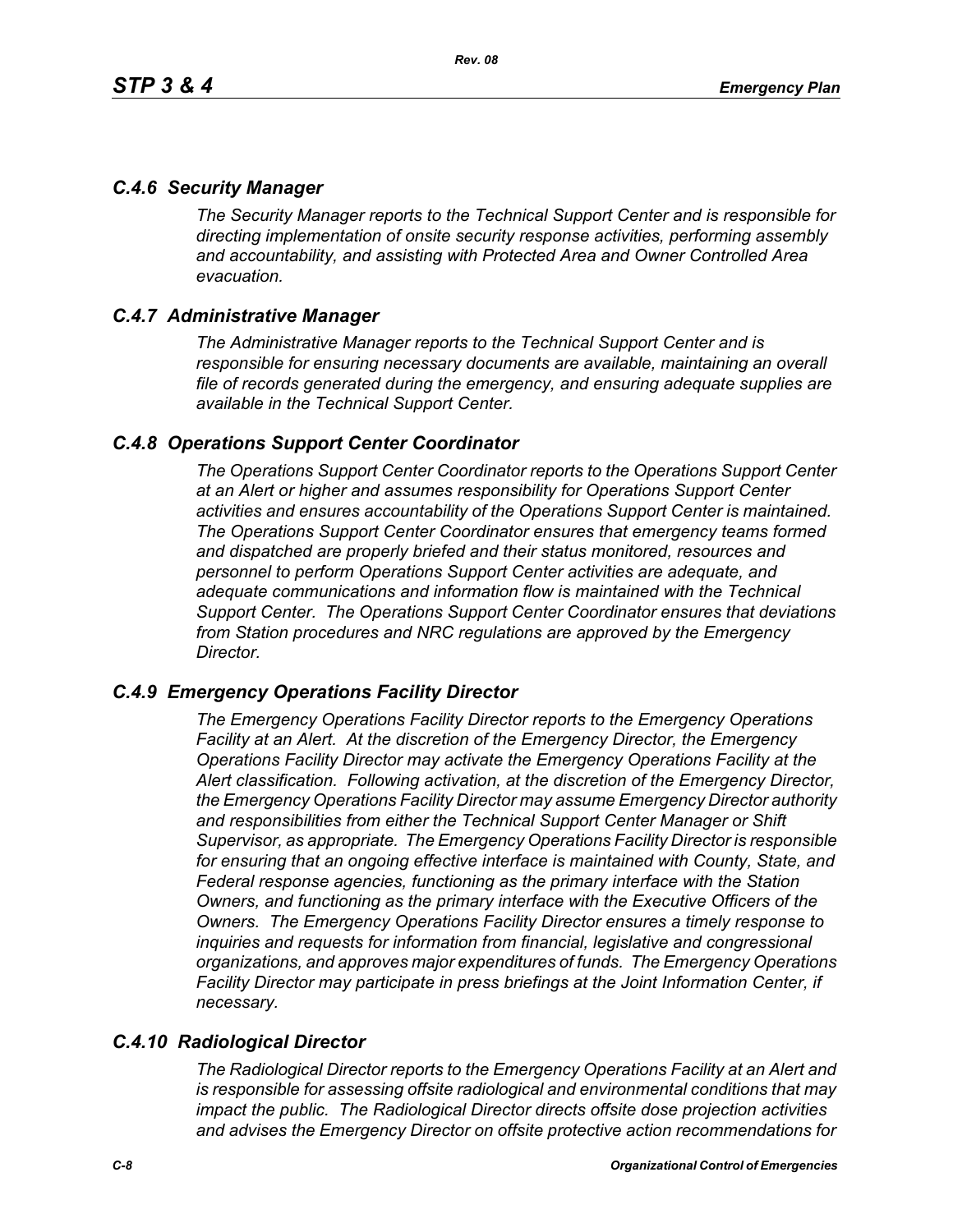*the public. The Radiological Director directs Offsite Field Team activities and environmental sampling support. The Radiological Director coordinates with the Technical Director to determine offsite protective action recommendations based on the status of the fission product barriers and the potential for a radiological release, and monitors radiological parameters which relate to Emergency Action Levels to determine if conditions warrant a change in emergency classification. The Radiological Director reviews and recommends approval of emergency exposures to Emergency Response Organization personnel in excess of Code of Federal Regulations, Title 10, Part 20 limits, determines Emergency Operations Facility radiological habitability, and recommends to the Emergency Director the issuance of Potassium Iodide. The Radiological Director functions as the primary interface with the Department of State Health Services personnel assigned to the Emergency Operations Facility, and manages radioactive waste and radiological control aspects of the Recovery operations.* 

## *C.4.11 Technical Director*

*The Technical Director reports to the Emergency Operations Facility at an Alert and is responsible for coordinating evaluation of plant safety systems and the condition of the primary fission product barriers, and advising the Emergency Operations Facility Director on engineering issues. The Technical Director also monitors the Emergency Action Levels to determine when changes in the emergency classification may be necessary, and coordinates with the Radiological Director to determine offsite protective action recommendations based on plant status and the potential for a radiological release. The Technical Director obtains engineering information requested by Emergency Operations Facility personnel, provides technical assistance to the Technical Support Center, and independently evaluates Technical Support Center engineering activities to determine if the correct engineering priorities are established. The Technical Director assists in coordinating arrangements for obtaining contract-engineering support.* 

#### *C.4.12 Support Organization Director*

*The Support Organization Director reports to the Emergency Operations Facility at an Alert and is responsible for coordinating the interaction with offsite agencies and support organizations, ensuring communications systems are maintained operable and additional communications are provided as necessary, and arranges for special assistance to South Texas Project Electric Generating Station employees and their families with special needs during an emergency. The Support Organization Director ensures adequate and timely information is provided to offsite agencies, and ensures arrangements are in place to process support personnel to meet training, security, and radiological requirements. The Support Organization Director coordinates and maintains a status of South Texas Project Electric Generating Station support requested by County, State, and Federal agencies.*

## *C.4.13 Licensing Director*

*The Licensing Director reports to the Emergency Operations Facility at an Alert and monitors the open line between the Control Room and NRC and provides information to the NRC regarding Emergency Operations Facility activities. The Licensing Director*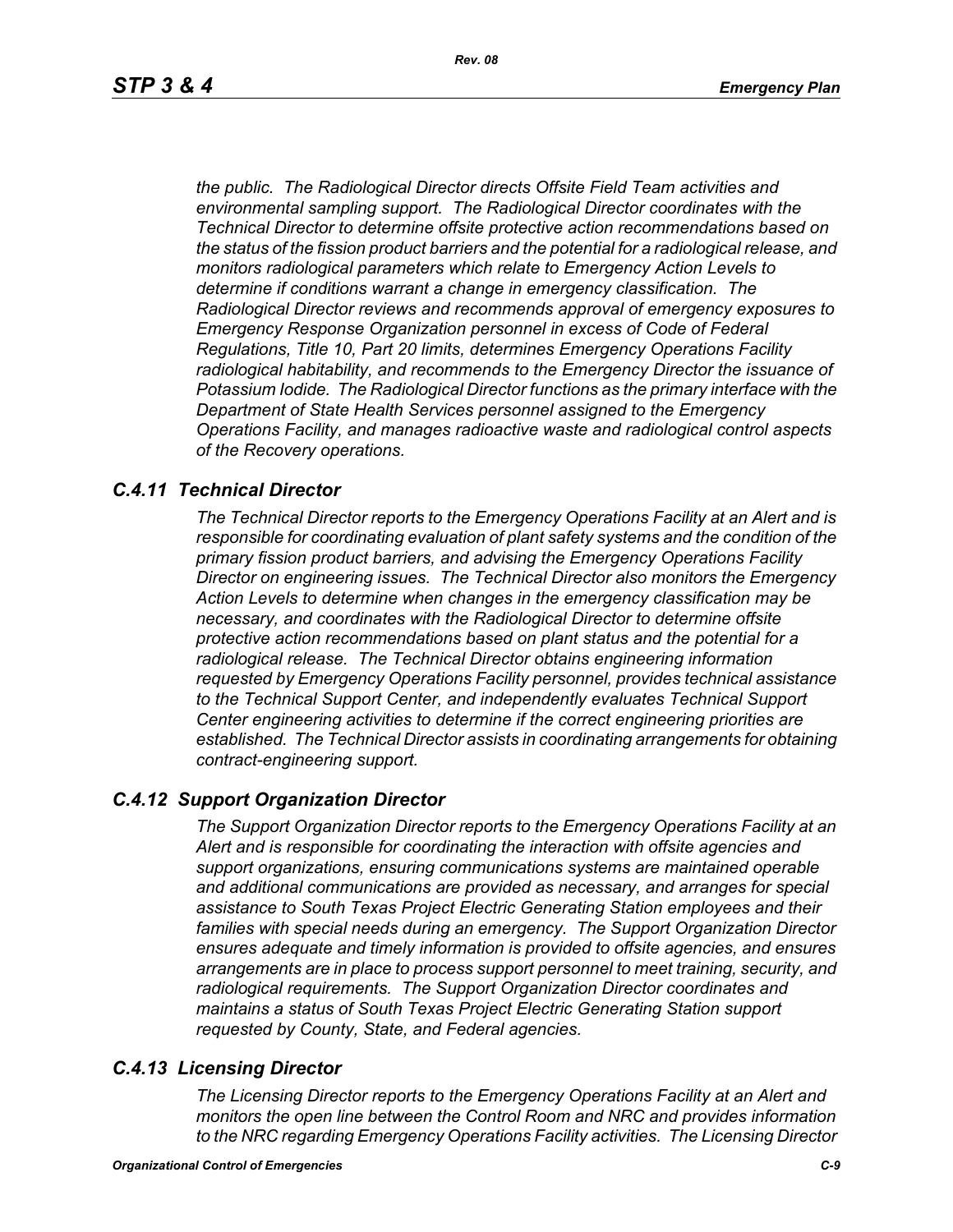*functions as the primary liaison with NRC personnel responding to the emergency, and ensures administrative and logistics support is provided to the NRC.*

# *C.4.14 Joint Information Center Director*

*The Joint Information Center Director reports to the Joint Information Center at an Alert and is responsible for overall JIC management of activation and operation. Provides information to the public of onsite status and conditions. Provides rumor control and public inquiry information. Ensures timely and accurate information is disseminated to the media. Coordinates media tours of emergency facilities.* 

*Discuss plant status with offsite agency Public Information Officers (PIO) located at the JIC as well as the Governor's Division of Emergency Management PIO in Austin when possible. Schedules interviews with the media as needed. Corrects misinformation/ rumors during press briefings and ensures updated news release transmittals.*

## *C.4.15 Company Spokesperson*

*The Company Spokesperson reports to the Joint Information Center at an Alert and is responsible for providing South Texas Project information to the news media. Also approves press releases and maintains contact with the Site Public Affairs Coordinator. Meets with offsite agency Public Information Officers (PIO) prior to news briefings. Designates personnel to make public comment on the emergency. Schedules frequent news conferences in order to apprise media of current information.* 

#### *C.4.16 Media Relations Manager*

*The Media Relations Manager reports to the Joint Information Center at an Alert and is responsible for the timely accurate flow of information to the media, coordinates schedules and announces the press briefings and conferences, responds to media inquiries for information, arranges interviews, responds to media telephone inquiries, coordinates tours to other emergency response facilities as directed.*

## *C.4.17 Public Inquiry Manager*

*The Public Inquiry Manager reports to the Joint Information Center at an Alert and is responsible for monitoring media outlets and public inquiries and reports and rectifies erroneous information, coordinates activities of media inquiry telephone responders, ensures monitoring of news outlets, coordinates correction of rumors/media misinformation, provides public inquiry staff with press releases and corrected rumor information.*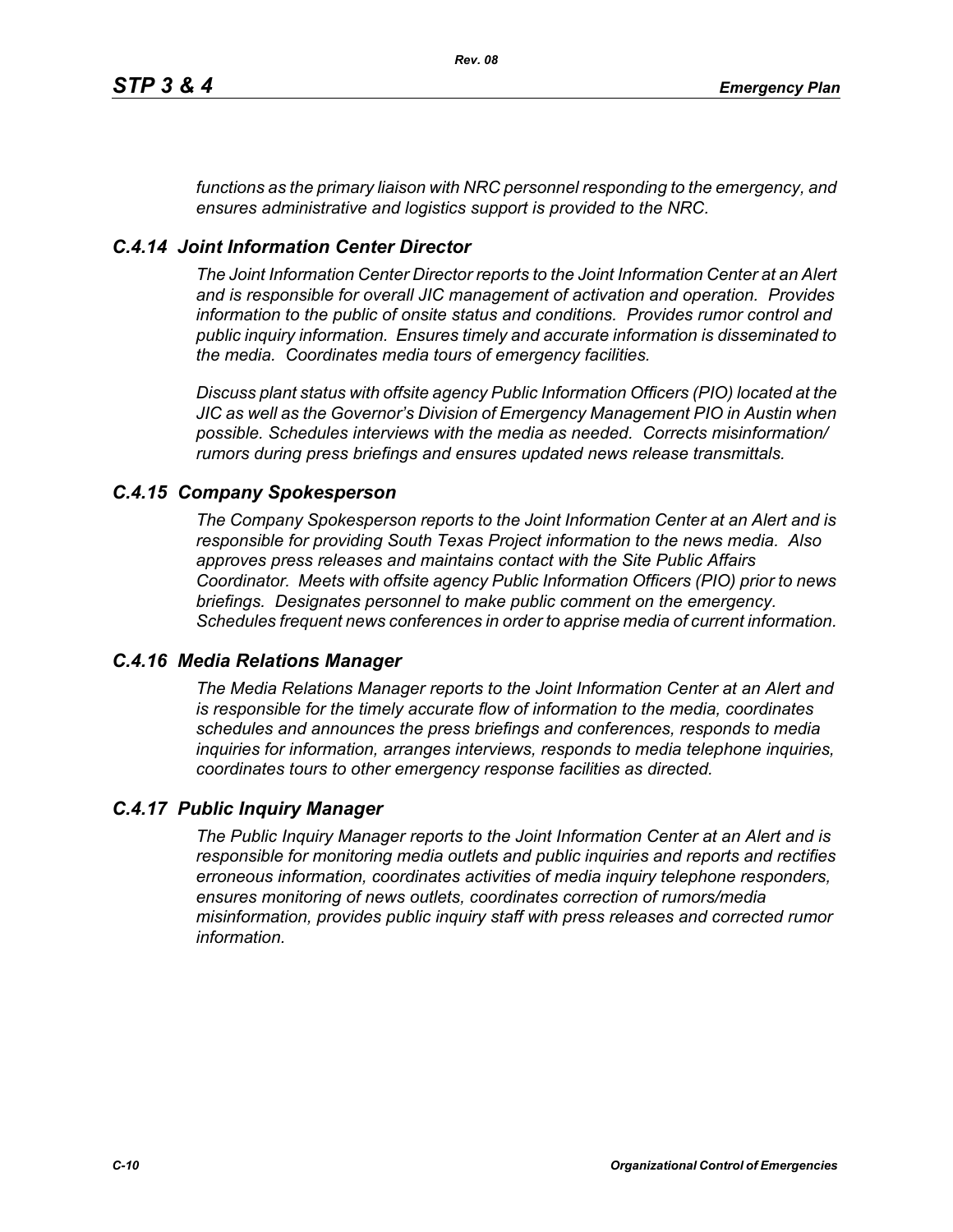| <b>MAJOR</b><br><b>FUNCTIONAL</b><br><b>AREA</b>                                                                       | <b>POSITION TITLE</b>                                             | <b>UNIT 1/2</b><br><b>ONSHIFT*</b> | <b>UNIT 3/4</b><br><b>ONSHIFT*</b> | <b>ONSITE</b><br><b>ONSHIFT</b> | <b>AVAILABLE</b><br><b>60 MINUTES</b> | <b>AVAILABLE</b><br><b>75 MINUTES</b> |
|------------------------------------------------------------------------------------------------------------------------|-------------------------------------------------------------------|------------------------------------|------------------------------------|---------------------------------|---------------------------------------|---------------------------------------|
| <b>Plant Operations</b><br>and Assessment<br>of Operational<br>Aspects                                                 | <b>Shift Supervisor</b>                                           |                                    |                                    | $\overline{c}$                  |                                       |                                       |
|                                                                                                                        | <b>Unit Supervisor</b>                                            | 1                                  | $\mathbf{1}$                       |                                 |                                       |                                       |
|                                                                                                                        | <b>Reactor Operators</b>                                          | $\overline{c}$                     | $\overline{c}$                     | $\qquad \qquad \blacksquare$    | $\overline{\phantom{0}}$              | $\qquad \qquad \blacksquare$          |
|                                                                                                                        | <b>Plant Operators</b>                                            | $\overline{c}$                     | $\overline{c}$                     |                                 |                                       |                                       |
|                                                                                                                        | Shift Technical<br>Advisor                                        |                                    |                                    | $1***$                          |                                       |                                       |
|                                                                                                                        | <b>Plant Operations</b><br><b>Discipline Lead</b>                 |                                    |                                    |                                 |                                       | 1##                                   |
|                                                                                                                        |                                                                   |                                    |                                    |                                 |                                       |                                       |
| Emergency<br>Direction and<br>Control ***<br>(Emergency<br>Director)                                                   | <b>Shift Supervisor</b>                                           | $1***$                             | $1***$                             |                                 |                                       |                                       |
|                                                                                                                        |                                                                   |                                    |                                    |                                 |                                       |                                       |
| Notification/<br>Communications                                                                                        | $\overline{a}$                                                    |                                    |                                    | $\overline{c}$                  |                                       | $\overline{2}$                        |
|                                                                                                                        |                                                                   |                                    |                                    |                                 |                                       |                                       |
| Radiological<br><b>Accident</b><br>Assessment and<br>Support of<br>Operational<br><b>Accident</b><br><b>Assessment</b> | Emergency<br><b>Director</b>                                      |                                    |                                    | $\overline{a}$                  |                                       | 1                                     |
|                                                                                                                        | Senior Health<br><b>Physics Expertise</b><br>(Dose<br>Assessment) |                                    |                                    | $\mathcal I$                    |                                       |                                       |
|                                                                                                                        | <b>RP</b> Technicians<br>(onsite/offsite<br>surveys)              |                                    |                                    | $\overline{c}$                  | 3                                     | 4                                     |
|                                                                                                                        | Chemistry<br><b>Technician</b>                                    |                                    |                                    | $\mathcal I$                    |                                       | $\mathcal I$                          |
|                                                                                                                        |                                                                   |                                    |                                    |                                 |                                       |                                       |

## *Table C-1 MINIMUM STAFFING REQUIREMENTS (STPEGS) (Including Capability for Additional Staffing)*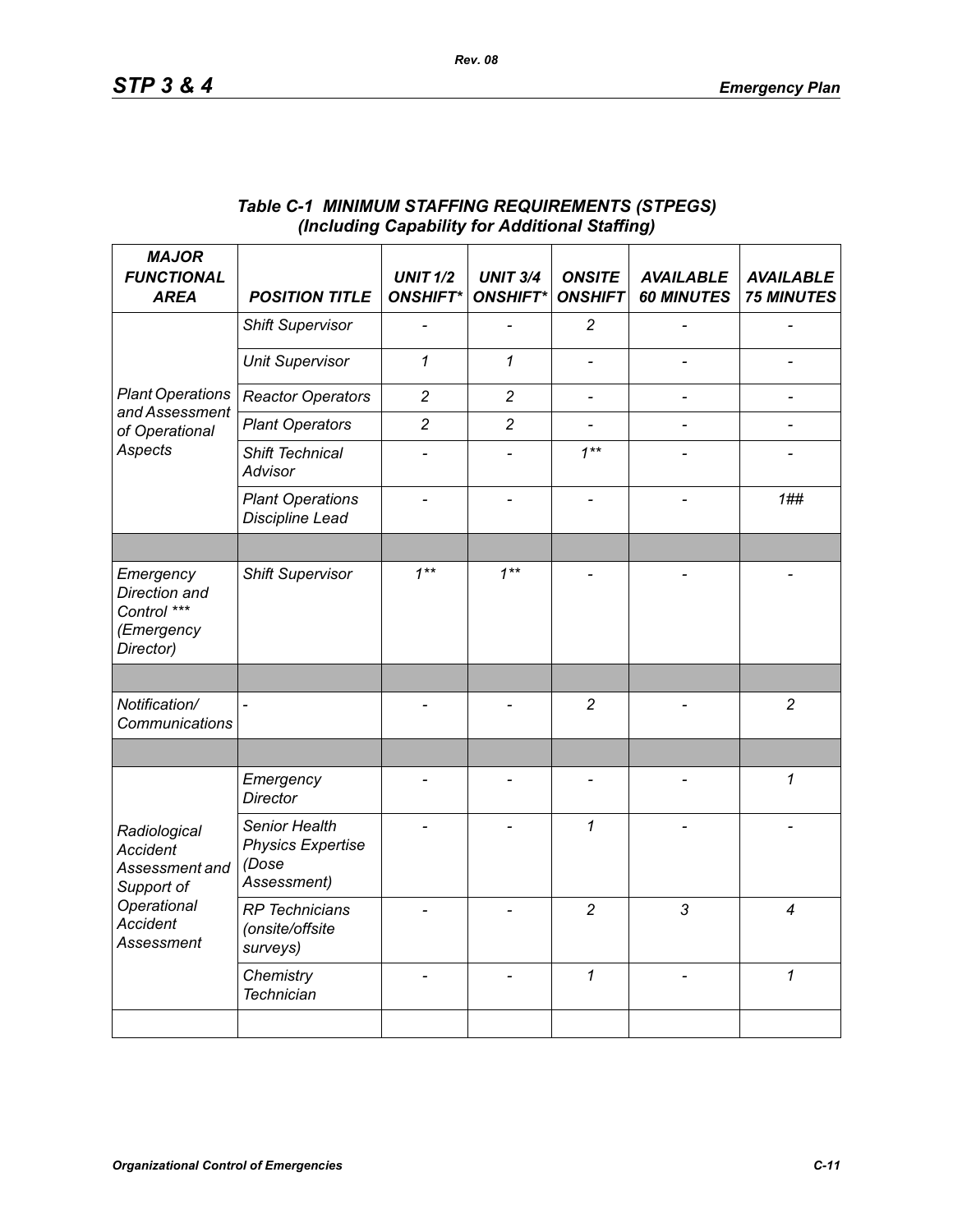| <b>MAJOR</b><br><b>FUNCTIONAL</b><br><b>AREA</b> | <b>POSITION TITLE</b>                                                                                                                                                                      | <b>UNIT 1/2</b><br><b>ONSHIFT*</b> | <b>UNIT 3/4</b><br><b>ONSHIFT*</b> | <b>ONSITE</b><br><b>ONSHIFT</b>                                          | <b>AVAILABLE</b><br><b>60 MINUTES</b> | <b>AVAILABLE</b><br><b>75 MINUTES</b> |
|--------------------------------------------------|--------------------------------------------------------------------------------------------------------------------------------------------------------------------------------------------|------------------------------------|------------------------------------|--------------------------------------------------------------------------|---------------------------------------|---------------------------------------|
| <b>Plant System</b><br>Engineering               | Shift Technical<br>Advisor                                                                                                                                                                 |                                    |                                    | $1***$                                                                   |                                       |                                       |
|                                                  | <b>Nuclear Engineer</b>                                                                                                                                                                    | $\overline{\phantom{a}}$           | $\qquad \qquad \blacksquare$       | $\overline{\phantom{a}}$                                                 | $\mathcal I$                          |                                       |
|                                                  | <b>Electrical Engineer</b>                                                                                                                                                                 | $\overline{a}$                     | $\overline{a}$                     | $\overline{a}$                                                           |                                       | $\mathbf 1$                           |
|                                                  | <b>Mechanical</b><br>Engineer                                                                                                                                                              |                                    |                                    |                                                                          |                                       | 1                                     |
| Repair and<br>Corrective<br><b>Actions</b>       | Radwaste Operator                                                                                                                                                                          | $1***$                             | $1***$                             |                                                                          |                                       |                                       |
|                                                  | Mechanical<br>Maintenance                                                                                                                                                                  |                                    |                                    | $1***$                                                                   | $\qquad \qquad \blacksquare$          | $\mathbf 1$                           |
|                                                  | Electrical<br>Maintenance                                                                                                                                                                  | $\overline{a}$                     | $\overline{a}$                     | $1**AND$<br>1                                                            | $\overline{a}$                        | $\mathbf 1$                           |
|                                                  | <b>I&amp;C</b> Technician                                                                                                                                                                  | $\overline{a}$                     |                                    | $\mathbf 1$                                                              |                                       |                                       |
|                                                  |                                                                                                                                                                                            |                                    |                                    |                                                                          |                                       |                                       |
| Protective<br><b>Actions</b>                     | <b>RP</b> Technicians<br>(Access<br>Control/RP<br>Coverage for<br>corrective actions,<br>search and rescue,<br>first aid, and fire-<br>fighting/<br>Personnel<br>Monitoring/<br>Dosimetry) |                                    |                                    | $2**$                                                                    | 4                                     |                                       |
|                                                  |                                                                                                                                                                                            |                                    |                                    |                                                                          |                                       |                                       |
| Fire<br>Suppression                              | <b>Plant Operations</b><br>personnel                                                                                                                                                       |                                    |                                    | Fire<br><b>Brigade</b><br>per<br><b>Technical</b><br>Specific-<br>ations | <b>Local Support</b>                  | Local<br>Support                      |
|                                                  |                                                                                                                                                                                            |                                    |                                    |                                                                          |                                       |                                       |

#### *Table C-1 MINIMUM STAFFING REQUIREMENTS (STPEGS) (Including Capability for Additional Staffing) (Continued)*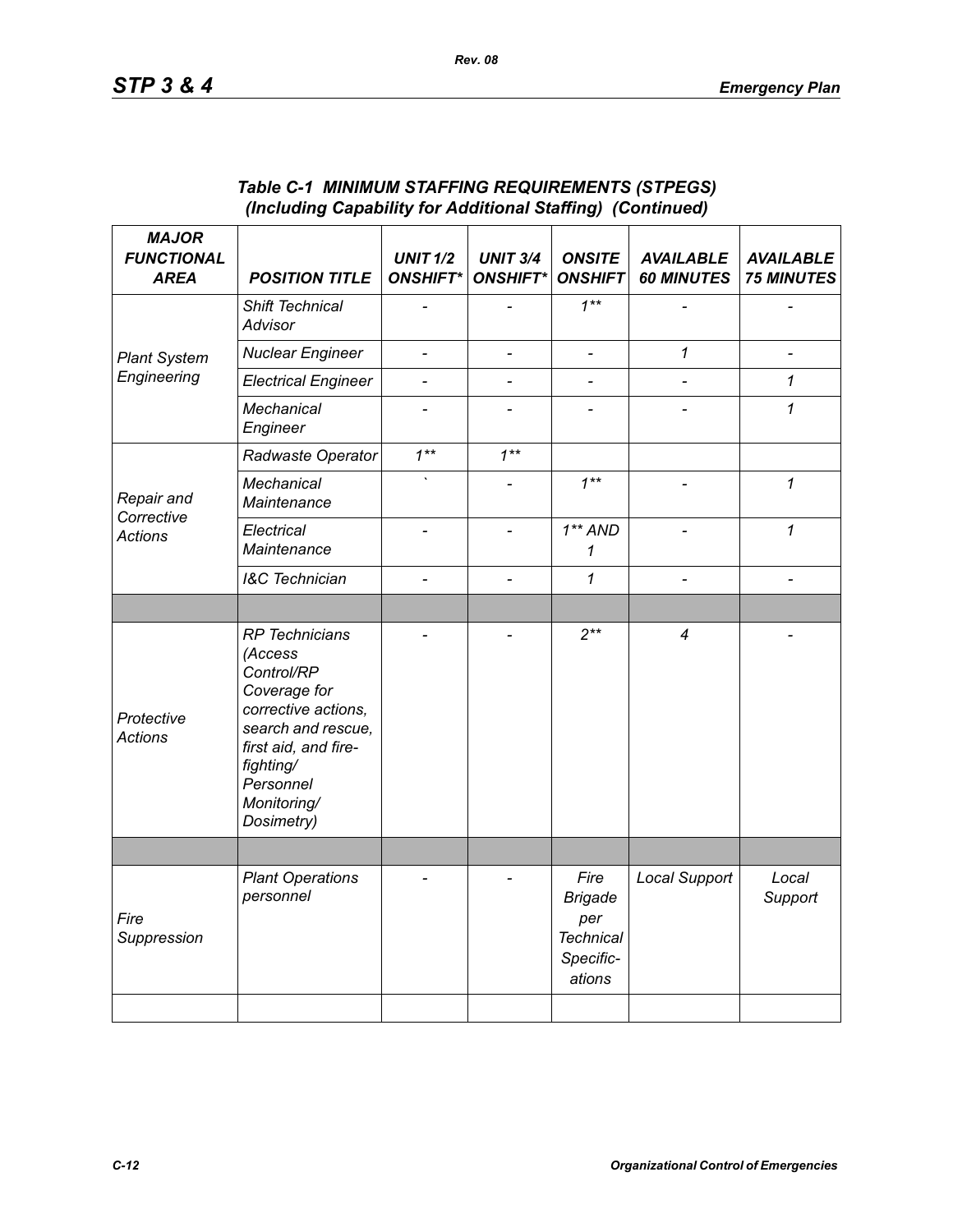| <b>MAJOR</b><br><b>FUNCTIONAL</b><br><b>AREA</b>                 | <b>POSITION TITLE</b>                                                                                 | <b>UNIT 1/2</b><br><b>ONSHIFT*</b> | <b>UNIT 3/4</b><br><b>ONSHIFT*I</b> | <b>ONSITE</b><br><b>ONSHIFT</b> | <b>AVAILABLE</b><br><b>60 MINUTES</b> | <b>AVAILABLE</b><br><b>75 MINUTES</b> |
|------------------------------------------------------------------|-------------------------------------------------------------------------------------------------------|------------------------------------|-------------------------------------|---------------------------------|---------------------------------------|---------------------------------------|
| Rescue<br>Operations and<br>First Aid                            | <b>Plant Protection</b><br>Personnel                                                                  |                                    |                                     | $2**$                           | Local Support                         | Local<br>Support                      |
| <b>Site Access</b><br>Control and<br>Personnel<br>Accountability | <b>Plant Protection</b><br>Personnel<br>(Security/<br>Communications/<br>Personnel<br>Accountability) |                                    |                                     | All per<br>Security<br>Plan     |                                       |                                       |
|                                                                  |                                                                                                       |                                    |                                     |                                 |                                       |                                       |
|                                                                  | <b>TOTAL</b>                                                                                          | 5                                  | 5                                   | 15                              | 8                                     | 13                                    |

#### *Table C-1 MINIMUM STAFFING REQUIREMENTS (STPEGS) (Including Capability for Additional Staffing) (Continued)*

- *Notes: \* For each unaffected unit in operation, maintain at least one Unit Supervisor, two Reactor Operators, and two Plant Operators. In accordance with Section 6.0 of the Technical Specifications for each unit, the shift crew composition may be less than the minimum number of operators (licensed or non-licensed) shown above for a period of time not to exceed two (2) hours in order to accommodate unexpected absences of on-duty shift crew members, provided immediate actions are taken to restore the crew composition. The minimum staff for a unit in cold shutdown will be one Senior Reactor Operator, one Reactor Operator, and one Plant Operator for that unit.*
	- *\*\* These positions may be covered by onshift personnel assigned other functions.*
	- *\*\*\* Overall, direction of emergency response to be assumed by the Emergency Director at the Emergency Operations Facility when all centers are fully manned. Direction of minute-to-minute facility operation remains with senior manager in the Technical Support Center or Control Room.*
	- *## This position is filled by personnel with plant operations experience*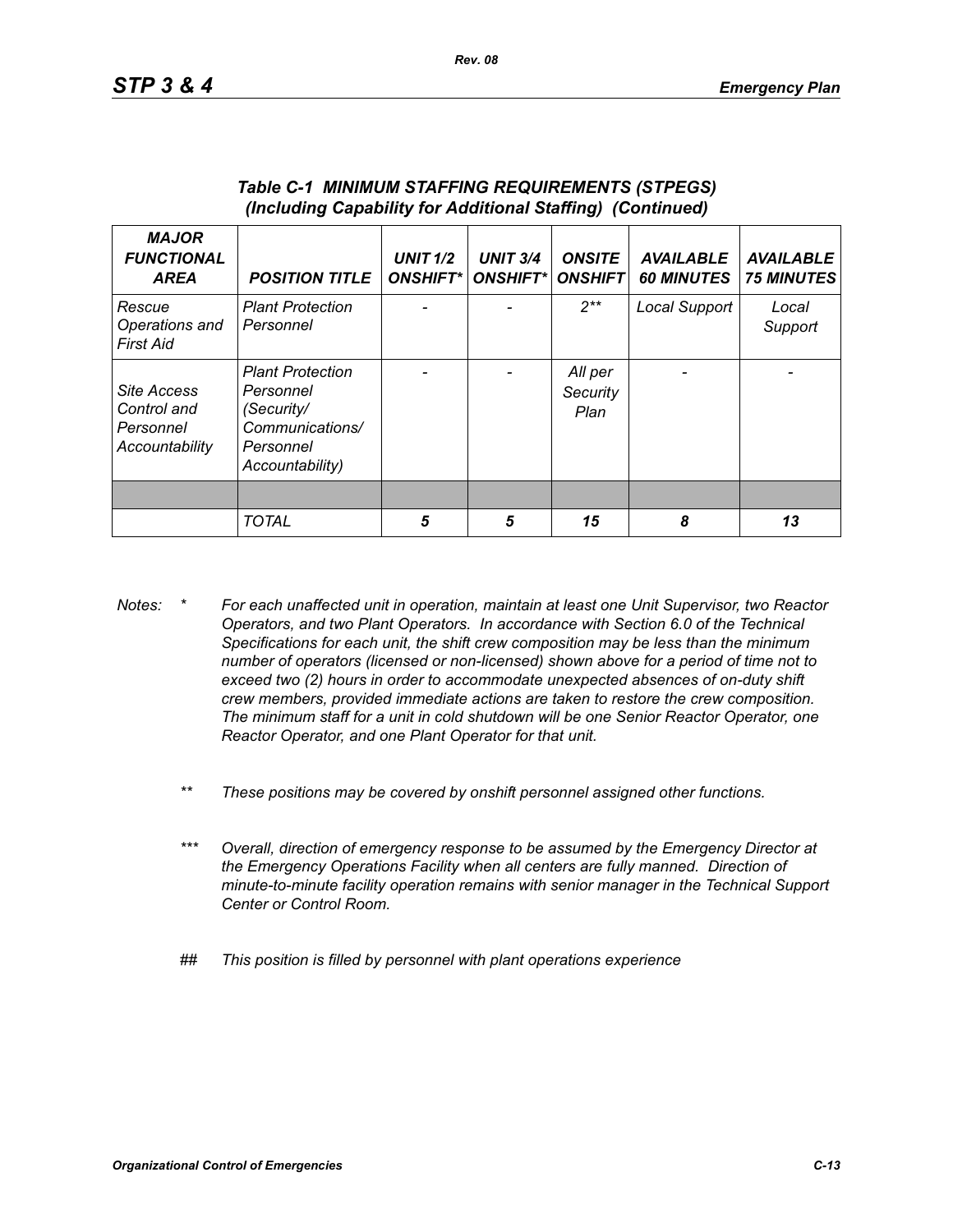

- *( )- Identifies onshift personnel position titles*
- *(1) Shift Supervisor;*
- *(2) Plant Protection*
- *(3) Reactor Operator, currently or previously licensed by NRC, or SRO Management Certified Personnel*
- *(4) Duty Maintenance Supervisor*
- *(5) Plant Operator*
- *(6) Security Force Supervisor*
- *(7) Senior Radiation Protection Technician.*

## *Figure C-1 Onshift Emergency Response Organization*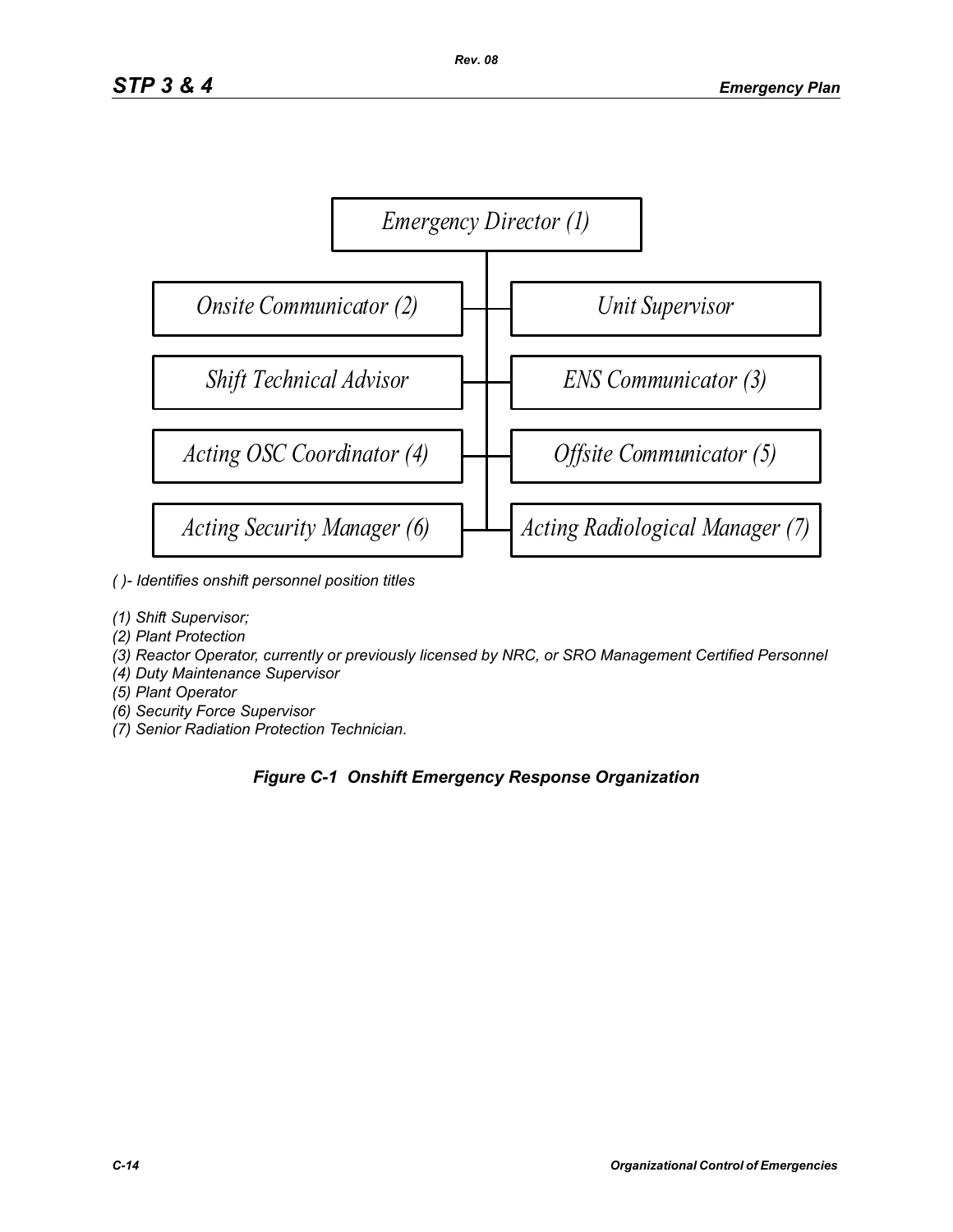

*\*Required Minimum Staffing. The Assistant TSC Manager may fill the TSC Manager position in his absence.* 

# *Figure C-2 Technical Support Center (TSC) Staffing*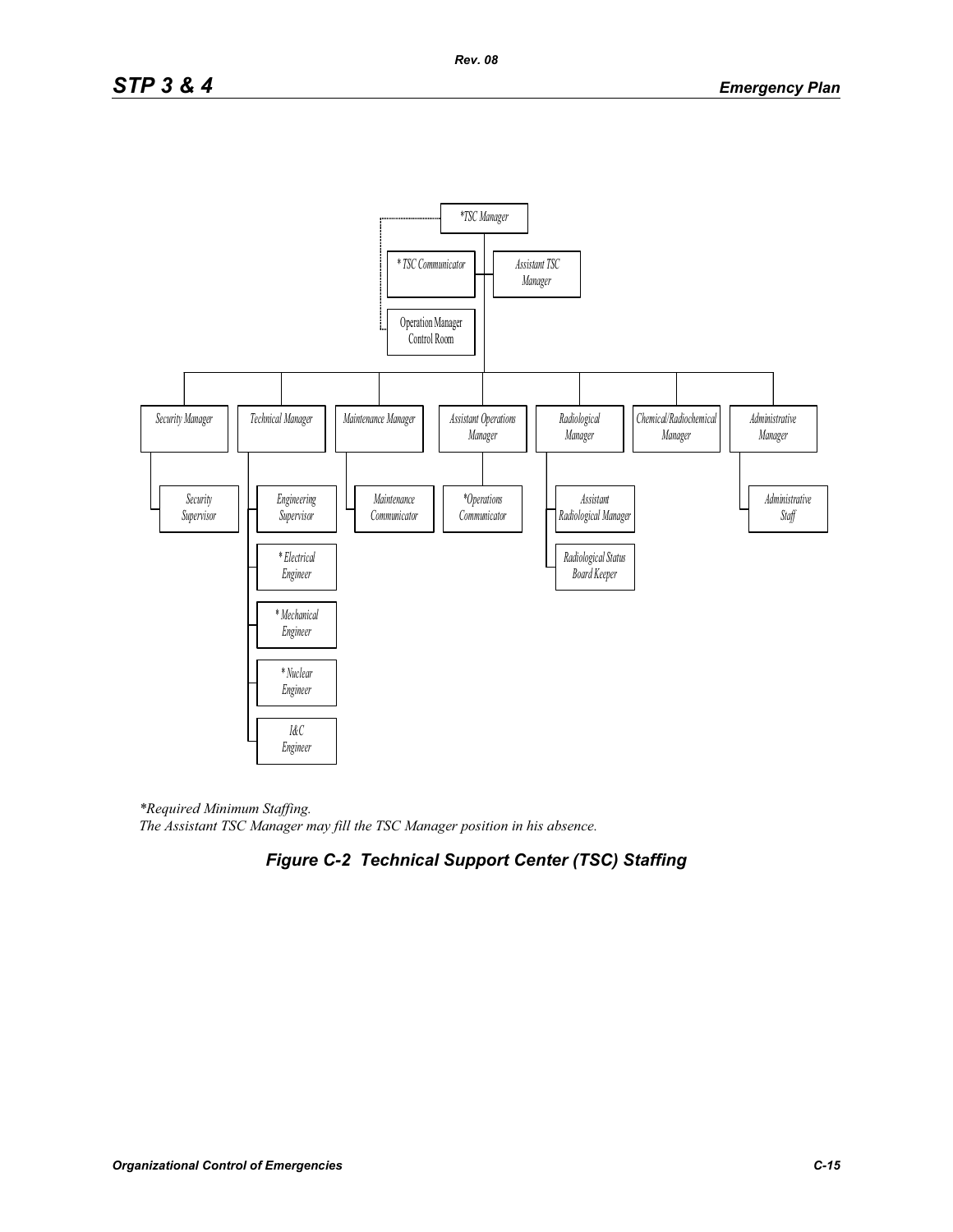

*Required Minimum Staffing: Mechanic, Electricians (2), I&C Technician, Chemistry Technician, and Radiation Protection Technicians (7)* 

# *Figure C-3 Operations Support Center (OSC) Staffing*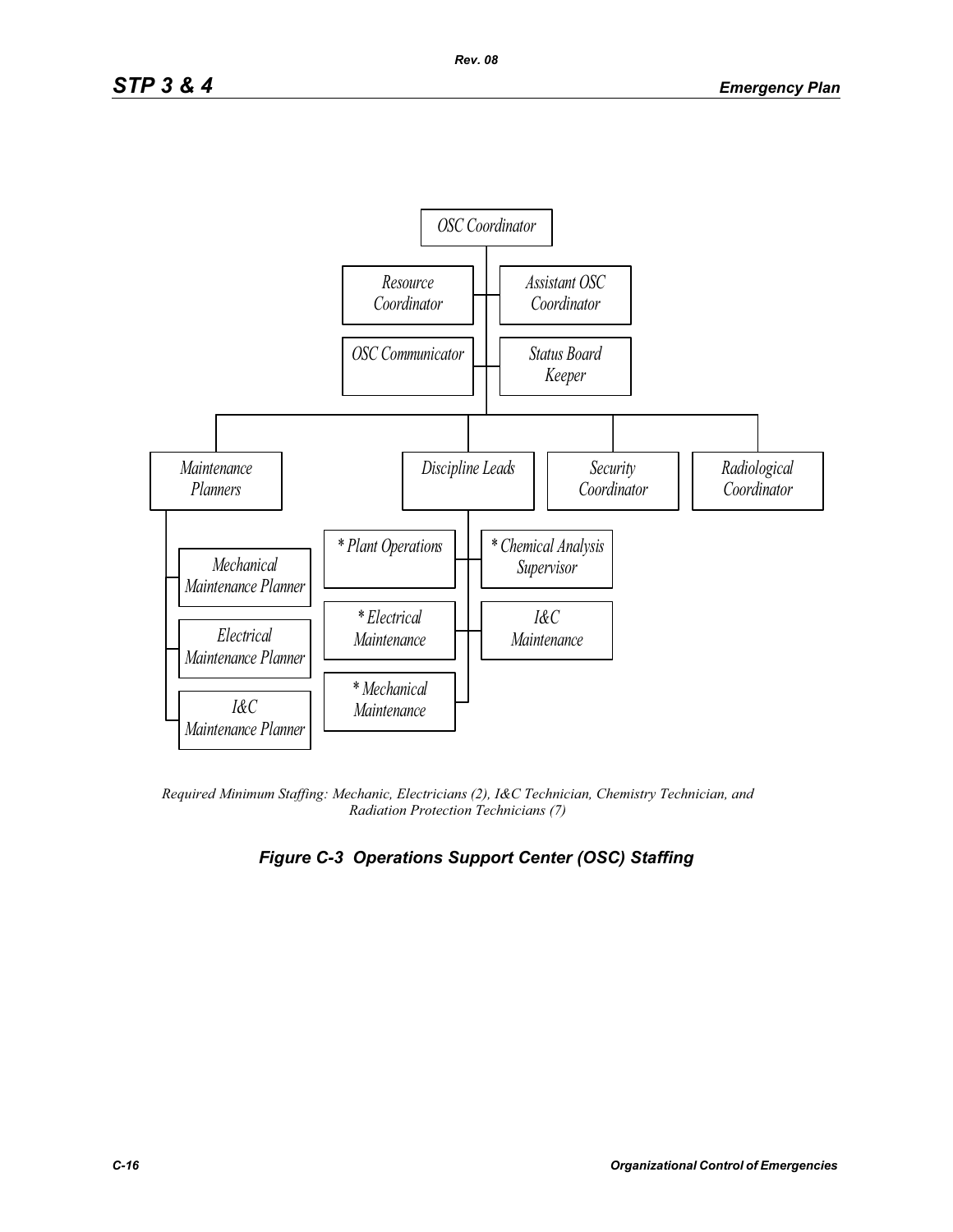# *STP 3 & 4 Emergency Plan*



*\*Required Minimum Staffing*

# *Figure C-4 Emergency Operations Facility (EOF) Staffing*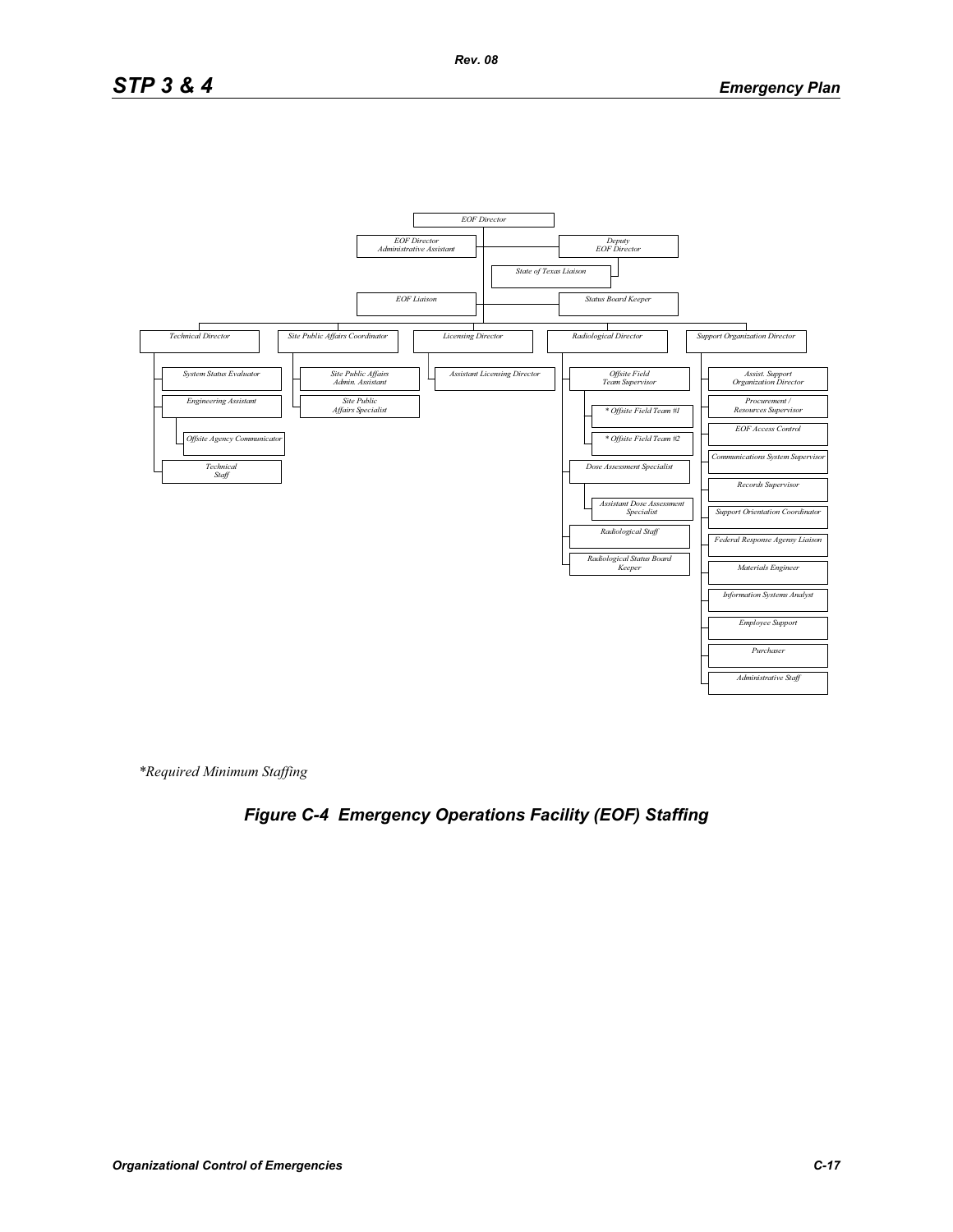

*\* Required Minimum Staffing*

*\*\* Supplied by Local Law Enforcement* 

#### *Figure C-5 Joint Information Center (JIC) Staffing*